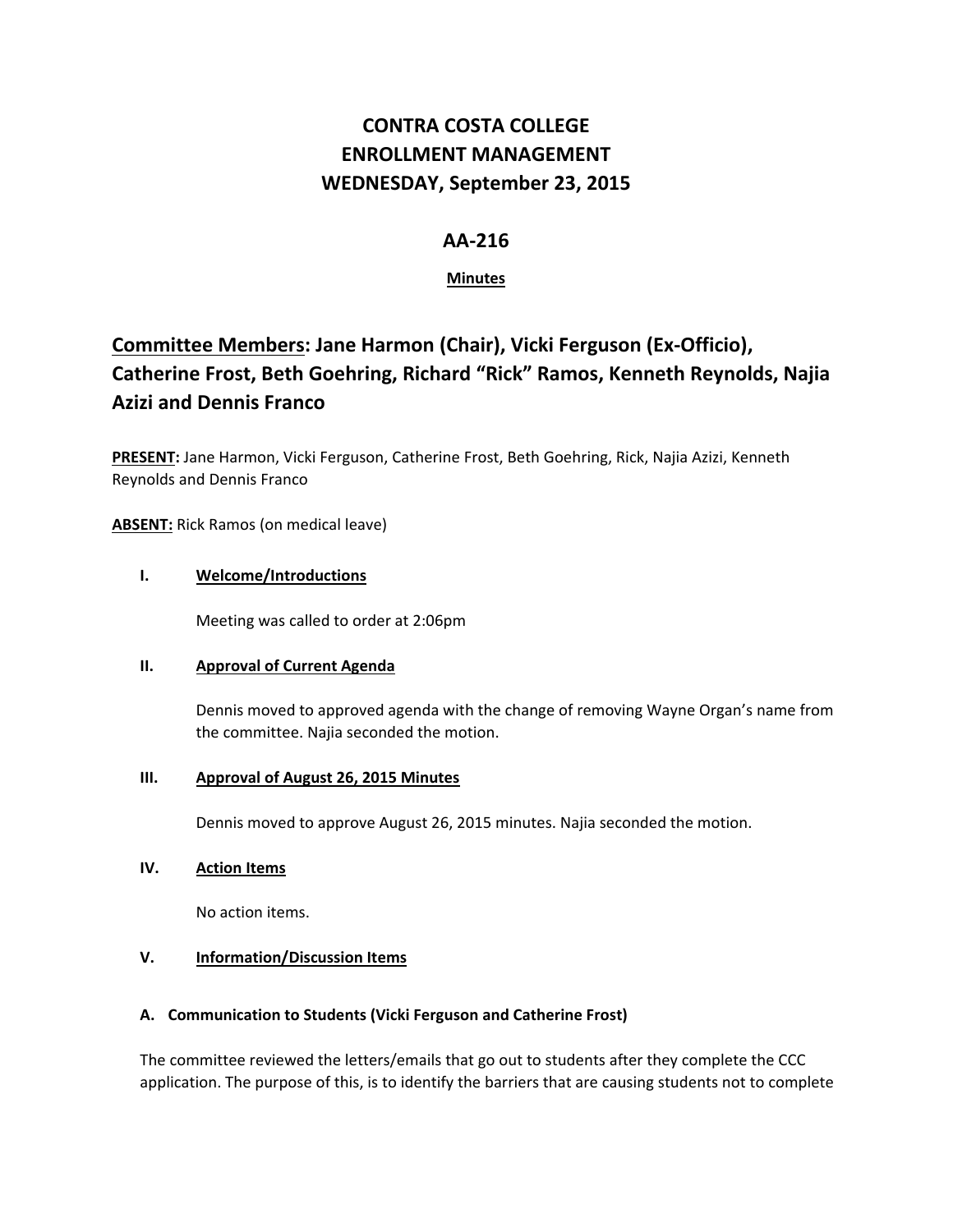the enrollment process. By simplifying and improving the communication sent to students, it could lead to an increase in enrollment.

There are 4 letters that student receive:

- Open CCC letter is from the State Chancellor's Office, it cannot be modified.
- CCC applied letter is unique to CCC, it can be modified,
- Communication management letter is used districtwide. The directors of Admission & Records is the committee that can make changes to the letter.
- Online orientation is a joint communication used by CCC and LMC.

One of the issues with the letter is that it's too long and wordy. Dennis suggested using bullet points and hyperlinks will simply the steps and make it clear for students to follow. Committee agreed to review the letters to start simplifying the steps.

Other suggestions to improve communications are:

- Send emails to the students to their personal email notifying they have a new message on their Insite portal account. Jane will talk to District regarding email policy.
- Send first year students the letter by mail.
- Bring back the President welcome letter to new students
- Send text to students with the notification they have received a new email. This is could be a privacy issue. Jane will talk to District regarding policies.

Jane will talk to the District about the communication policy and the process to make changes to the communication letters.

The committee members will look at different samples of welcoming and informational email. The sample letters will be circulate via email to members. Also, a student panel should review the sample letters and provide feedback to the committee.

#### **B. Webpage Insite Login (Kenneth "Ken" Reynolds)**

Based on student feedback, Ken wants to explore making it a one step process or a shortcut for students to login into Insite portal. Per Vicki and Catherine, the informational page has important information for all students and it is districtwide, at this time we are not sure it can be changed. Dennis suggested possibly have two links (buttons) on the webpage, one for new students, the other for continuing students.

Jane notified the committee that we are working with a web designer to redo the CCC website. A task force will be created to work with web designer. The Enrollment committee should have a representative in the task force.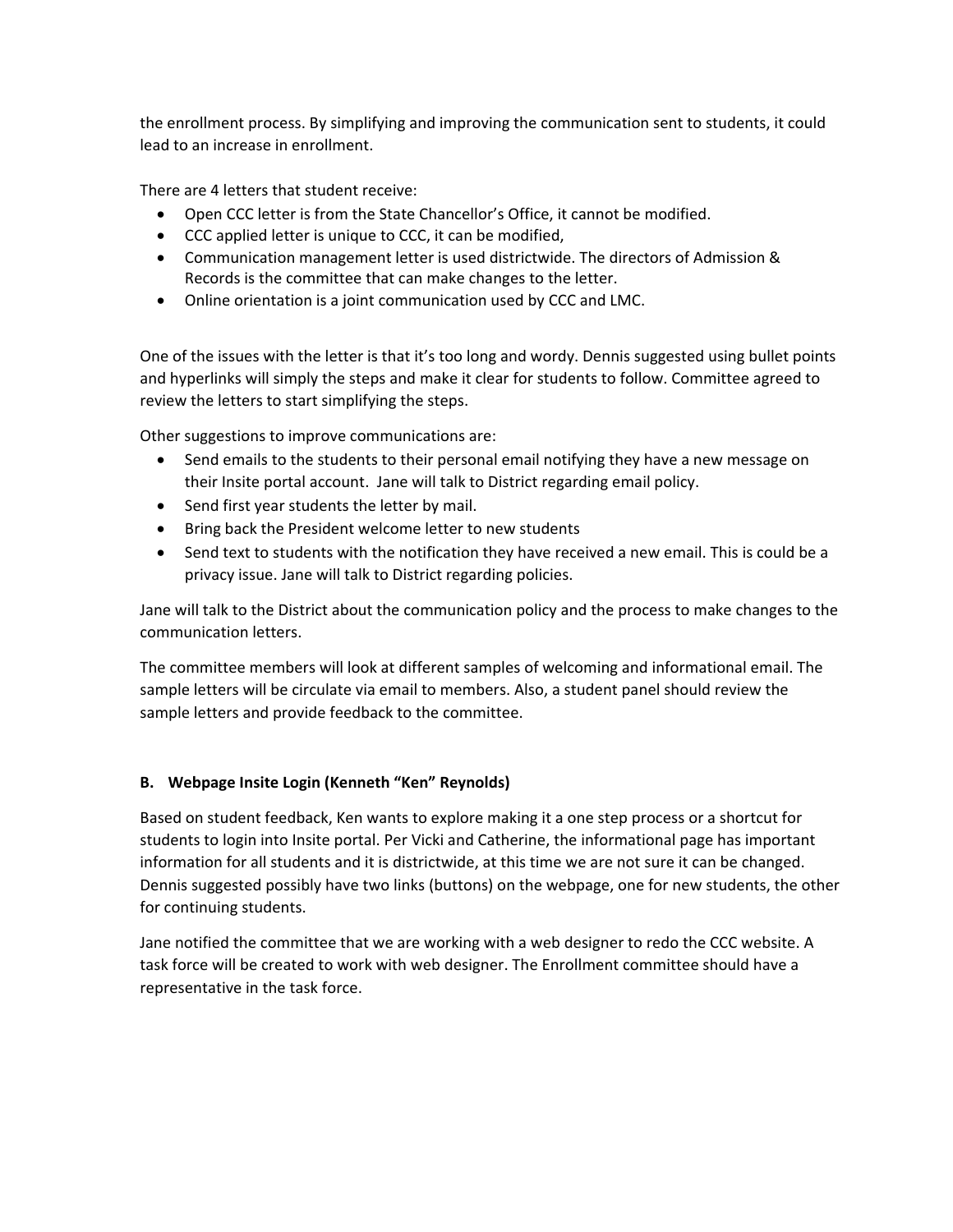## **C. Update on Concurrent/Dual Enrollment Task Force (Dennis Franco)**

Dennis gave a report on the task force. Najia Azizi, Dennis Franco, Donna DeRusso, Rick Ramos and Donna Floyd are the members of the task force. At their meeting they came up with the following two outcomes:

Outcome 1) Create a sequence process to minimize the need for duplicate effort in getting students enrolled form concurrent/dual enrollment classes.

Outcome 2) Develop a mechanism to distribute information.

The task force will meet once a month. The next steps of the task force are to review current practices, develop activities for each of the two outcomes, develop a rubric for the outcomes and create focus groups.

Jane announced the concurrent enrollment bill, SB288, is sitting on governor's desk waiting to be signed.

## **D. Student Transfer Data (Najia Azizi)**

Currently there is no system in place to track transfer students. Those student who apply for TAG are identified as transfer students. However, we do not know to what institutions they are transferring. The other option of tracking is the IGETC certification through Admission and Records.

Per Dennis, UC and CSU have the transfer data on their website, however, it's not student specific. You can also contact private colleges to get the information. Dennis will talk to Andrea Fields about the different resources to obtain the student transfer data.

#### **E. Degrees Earned at CCC (Denis Franco**

Committee members reviewed the data of degrees earned in 2014‐2015 academic year. Beth the data did not reflect students who completed baseball officiating and personal training certificates. Per Catherine, certificates are not given automatically when students completes the certificate. Students must apply to obtain certificates.

#### **F. Course Mapping (Jane Harmon)**

Jane presented the course mapping department chairs have been working on to create clear pathways.

#### **G. Other/future agenda items**

Future/keep on agenda items: Website and communication to students (samples of welcome letters.